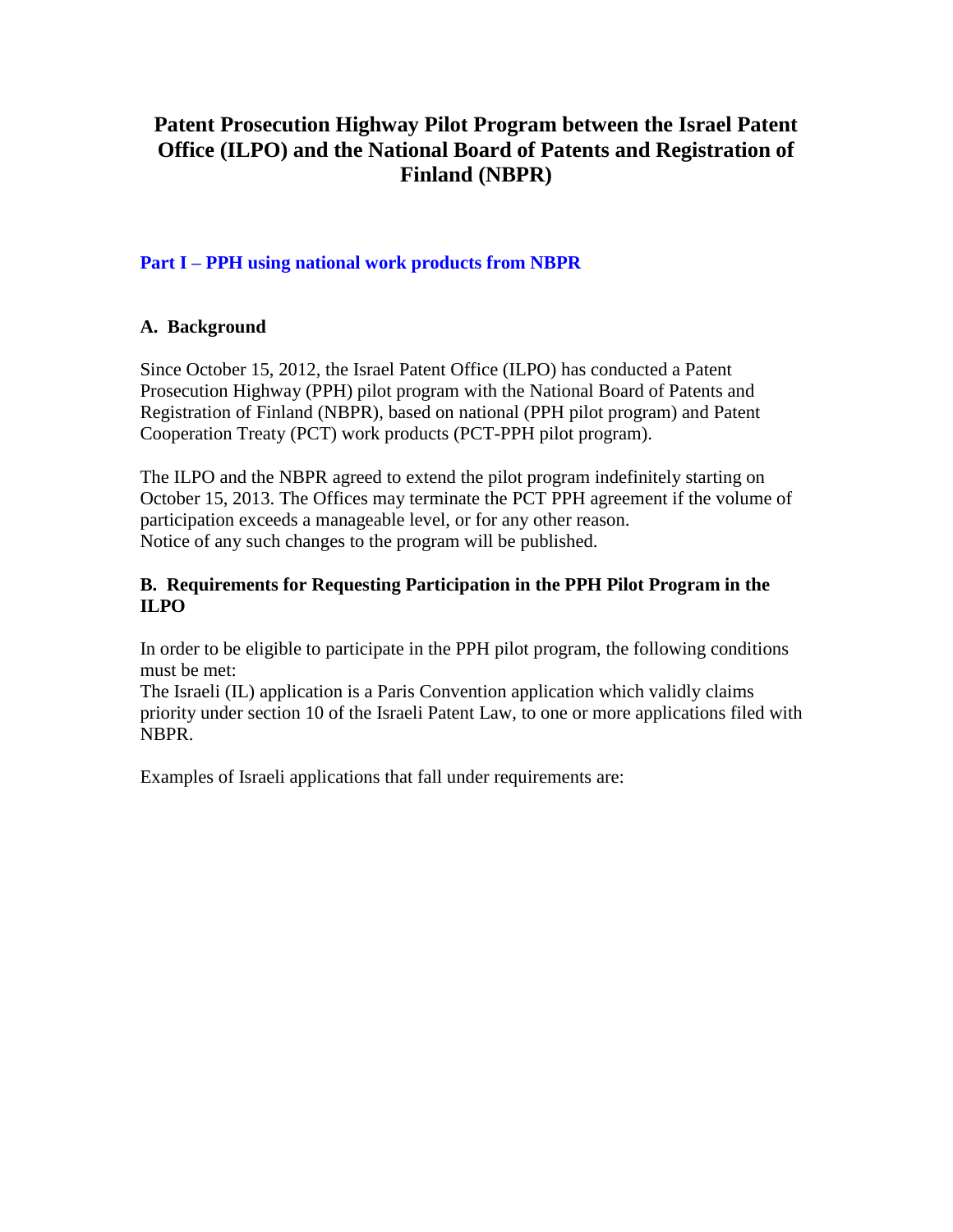### **(A) An ILPO application with a single Paris Convention priority claim to an application filed at the NBPR**



# **(B) An ILPO application with multiple Paris Convention priority claims to NBPR Applications**

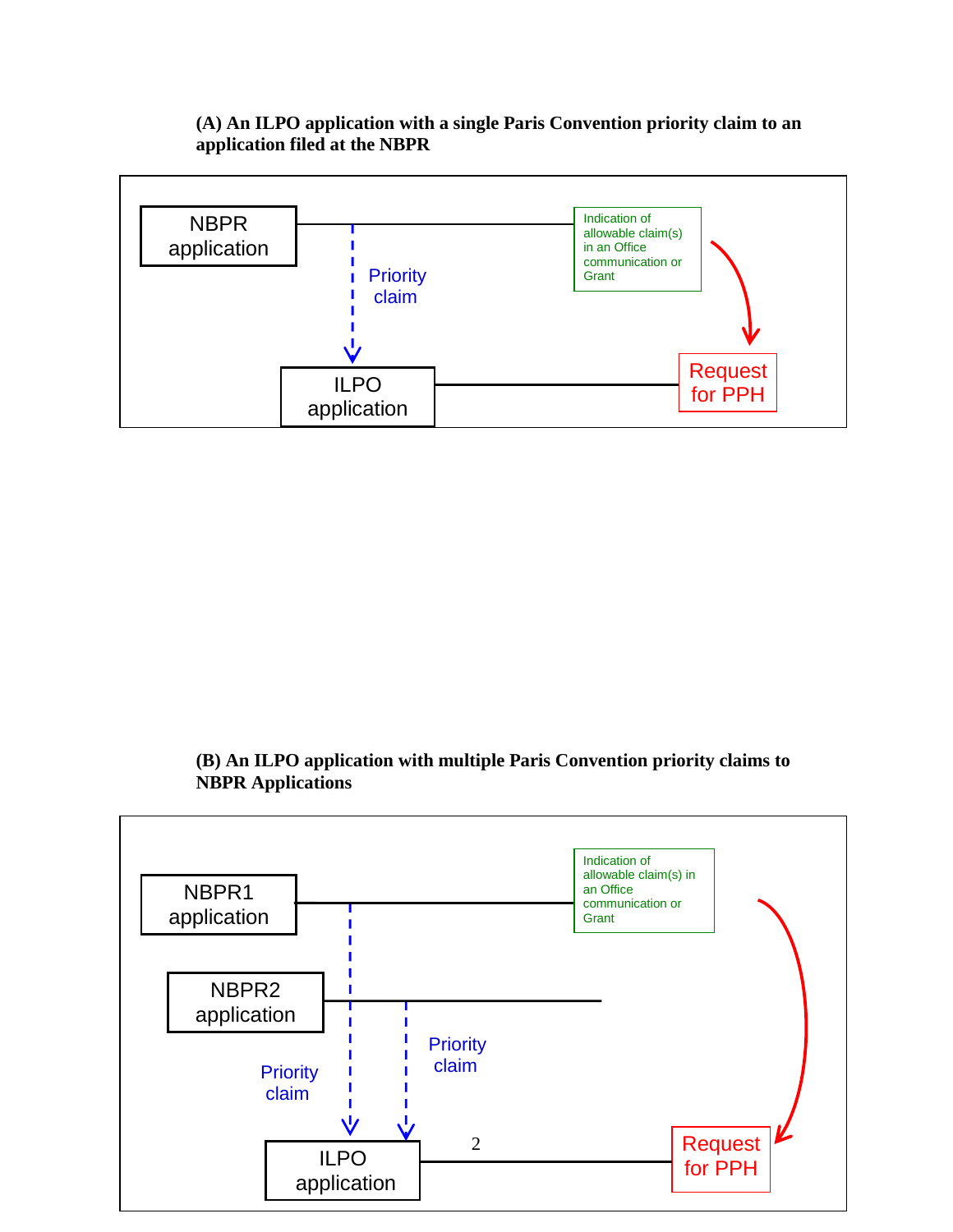

## **(C) Paris Convention route and domestic priority**

#### (D) **Paris Convention route and divisional applications**

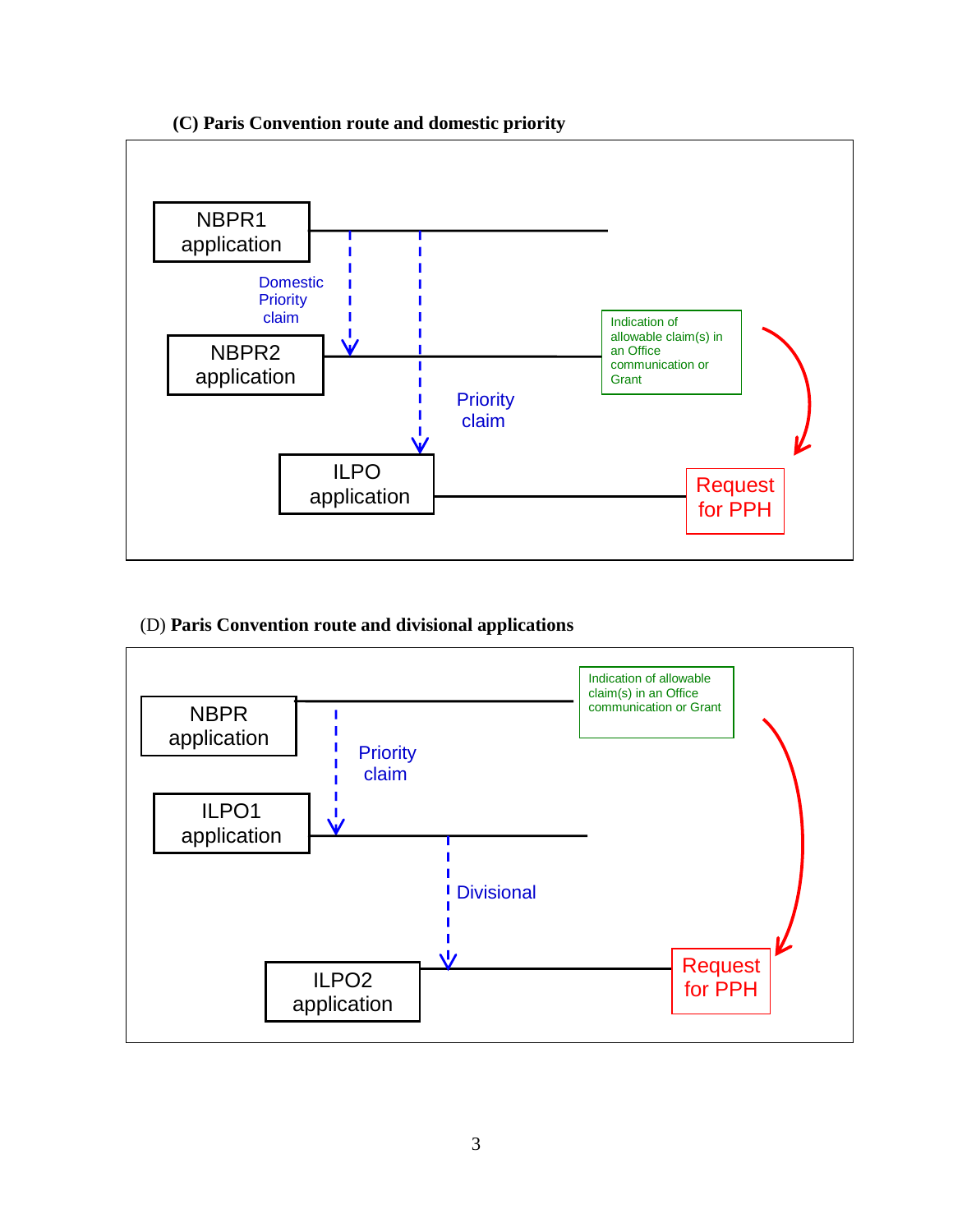

**(E) - ILPO application claims Paris Convention priority to a PCT application**

**(F)- ILPO application is a national stage of a PCT application claiming Paris Convention priority to a NBPR application**

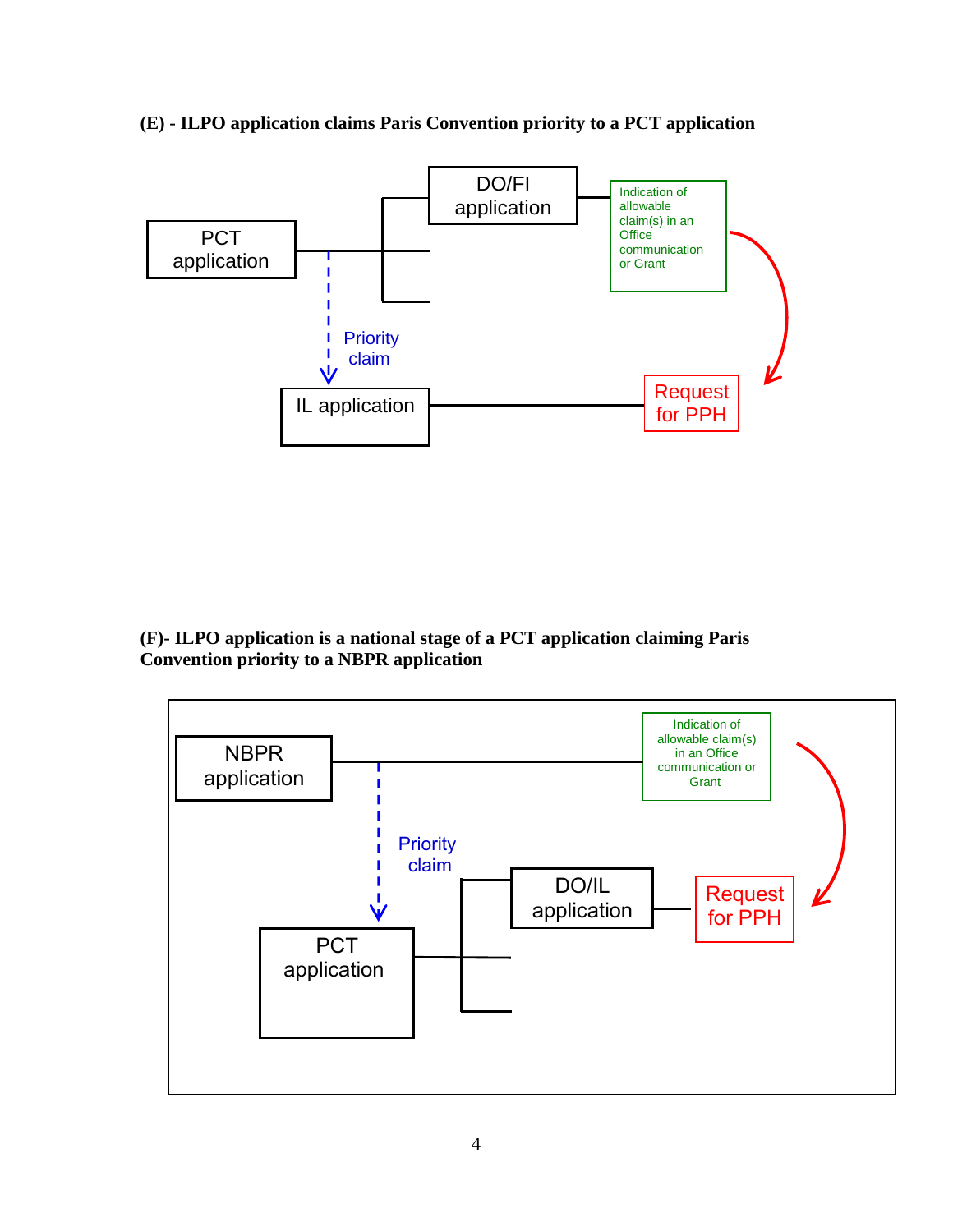**(G) – PCT Route**



**(H) - ILPO application is a national stage of a PCT application which claims Paris Convention priority to another PCT application**

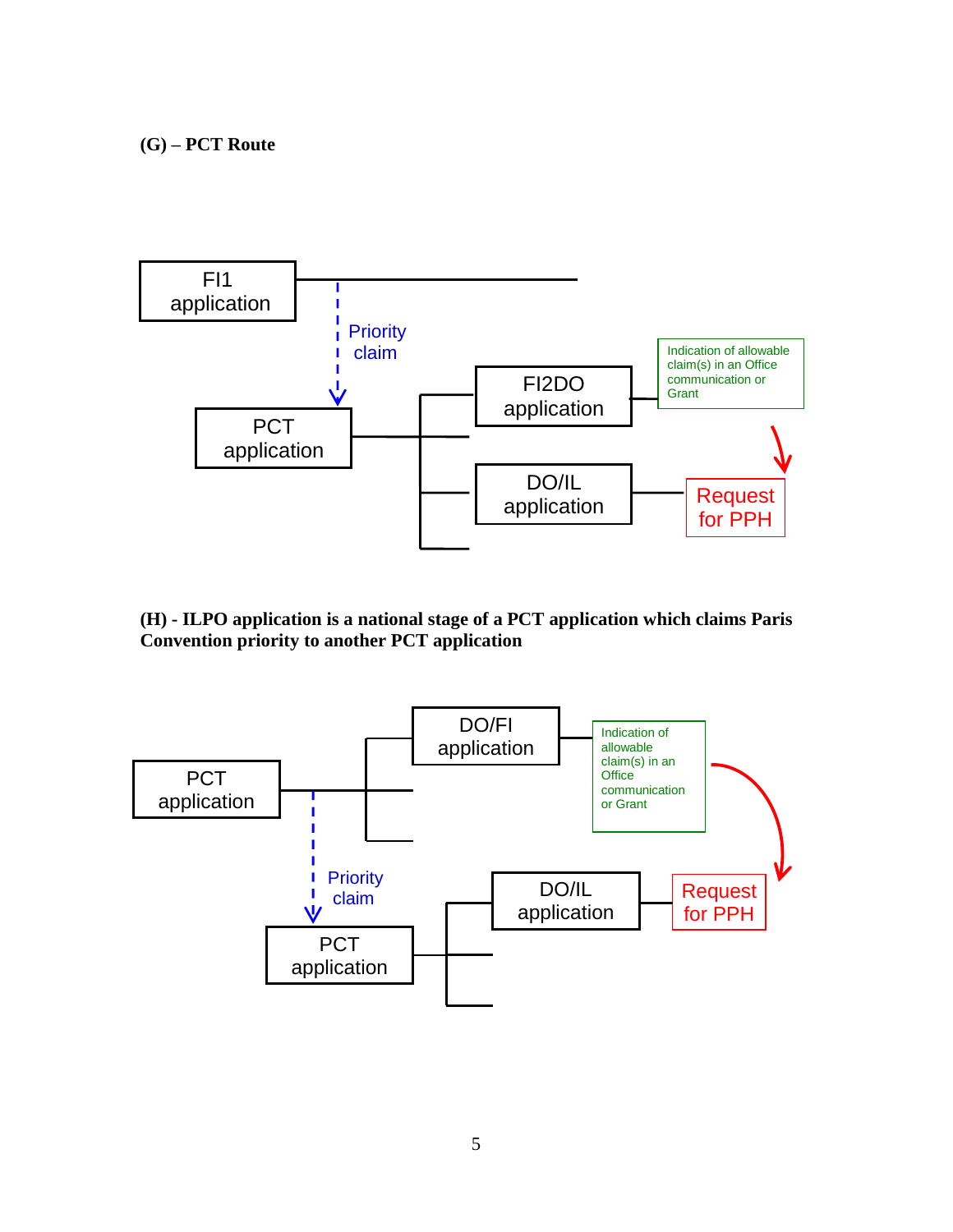# **(I) - Direct PCT and PCT Route**

Without priority claim



# **J- ILPO application is a national stage of a PCT application without priority claim**

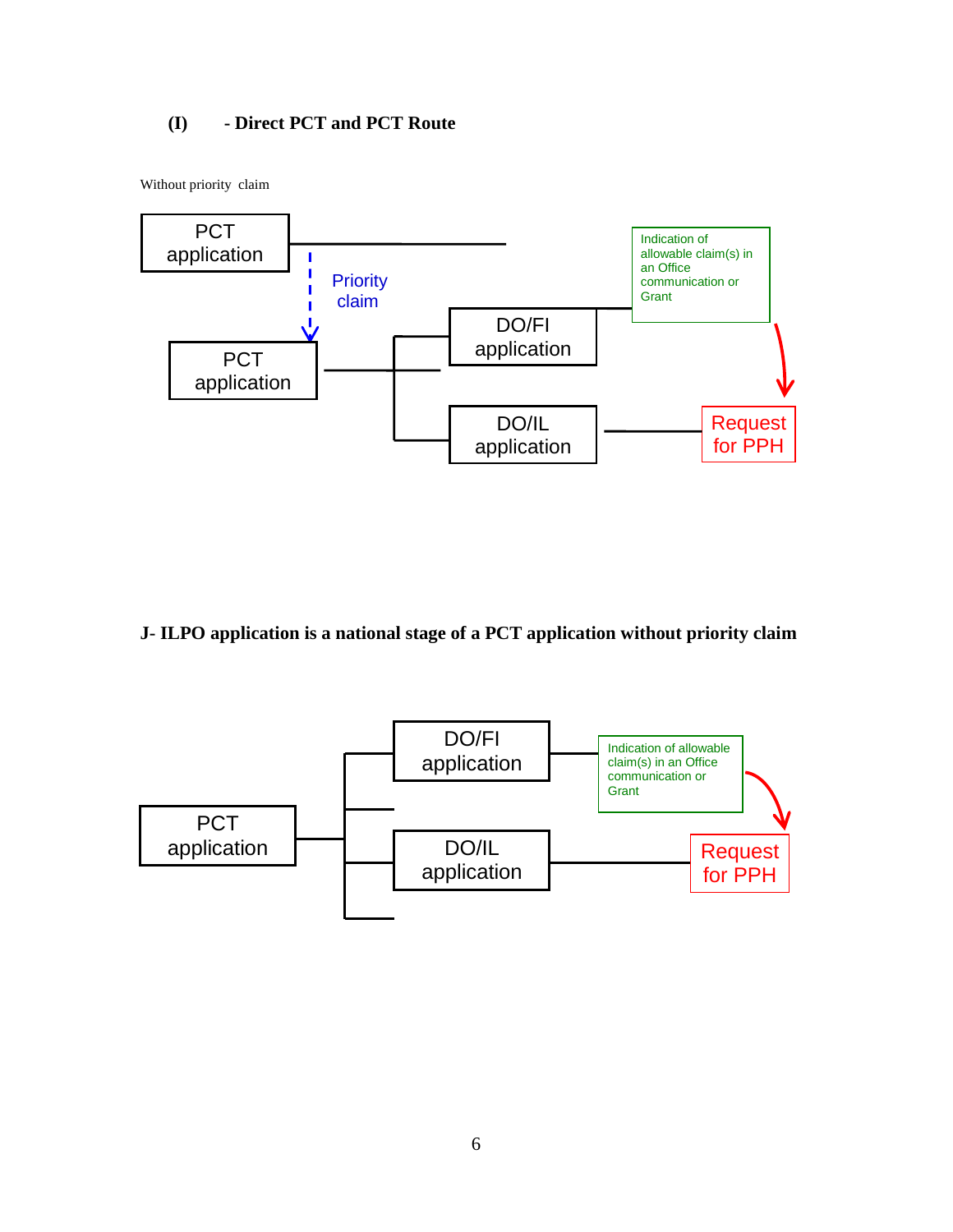**(1)** Where the NBPR application containing allowable claims is not the same application for which priority is claimed in the IL application, the applicant must identify the relationship between the NBPR application that contains the allowable claims and the NBPR priority application claimed in the IL application (e.g., a NBPR application X containing the allowable claims is a divisional application of a NBPR application Y, which is the priority application claimed in the IL application).

**(2)**The NBPR application(s) must have at least one claim that was determined by the NBPR to be allowable. The applicant does not have to submit a copy of the allowable claims from the NBPR application(s) or their translation when they are accessible via PatInfo (NBPR's dossier access system). However, if the ILPO examiner is not able to obtain them via PatInfo or is not able to understand the translated claims, the ILPO examiner may request the applicant to provide the necessary documents and/or translate them.

If the NBPR Office action does not explicitly state that a particular claim is allowable, applicant must include a statement in the request for participation in the PPH pilot program or in the transmittal letter accompanying the request for participation that no rejection has been made in the NBPR Office action regarding that claim, and therefore, the claim is deemed allowable by the NBPR.

**(3)**All the claims in each ILPO application for which a request for participation in the PPH pilot program is made must sufficiently correspond to or be amended to sufficiently correspond to the allowable claim(s) in the NBPR application(s). Claims are considered to "sufficiently correspond" where, besides differences due to translations and claim format, the claims in the ILPO application are of the same or of similar scope as the claims in the NBPR application, or the claims in the ILPO application are narrower in scope than the claims in the NBPR application. In this regard, a claim that is narrower in scope is when an ILPO application claim is amended to be further limited by an additional feature that is supported in the specification (description and/or claims).

A claim in the ILPO application which introduces a new/different category of claims to those claims indicated as allowable in the NBPR application is not considered to sufficiently correspond. For example, should the NBPR application only contain claims to a process of manufacturing a product, then claims in the ILPO application are not considered to sufficiently correspond if the ILPO application claims a product that is dependent on the corresponding process claims.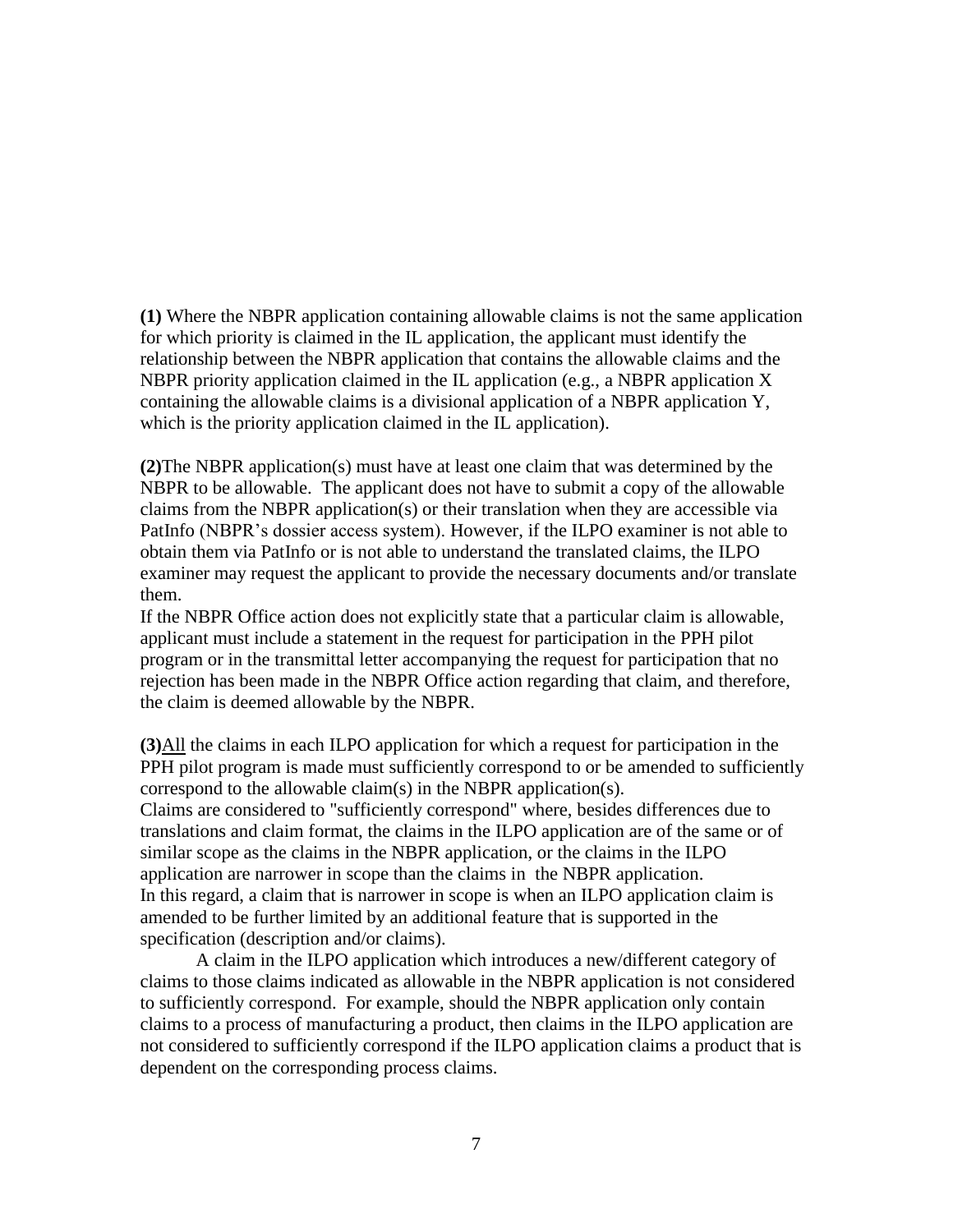It is not necessary to include all claims determined to be allowable in the NBPR application in the application at the ILPO, since such deletion of claims is allowable. For example, where an application at the NBPR contains 5 claims which are determined to be allowable, the corresponding application at the ILPO may contain only 3 of the 5 claims. The applicant is also required to submit a "claims correspondence table" in English. The claims correspondence table must indicate how all the claims in the ILPO application correspond to the allowable claims in the NBPR application(s).

**(4)**Examination of the ILPO application for which participation in this PPH pilot program is requested has not begun.

**(5)**The applicant must file a request for participation in this PPH pilot program and a request that the ILPO application be advanced out of turn for examination. The request form is available on the ILPO Web site at: <http://www.justice.gov.il/MOJHeb/RashamHaptentim/>

**(6)**The applicant does not have to submit a copy of all the Office actions (which are relevant to patentability) of the corresponding NBPR application(s) and their translation when they are provided via PatInfo. However, if the ILPO examiner is not able to obtain them via the PatInfo or understand the translated Office actions, the ILPO examiner may request that the applicant provide the necessary documents.

Office actions should be in either English or translated into English. Machine translation is admissible. However, if the ILPO examiner is not able to understand the machine translated office actions to a sufficient extent, the ILPO examiner may request the applicant submit a professional translation.

**(7)**The applicant must comply with section 18 of the Israeli Patents Law, 5727-1967 and submit a list of the documents cited by the NBPR examiner in the NBPR Office action. The applicant does not have to submit a copy of the cited documents if they are Finnish patent documents because they are provided via PatInfo. However, if the ILPO examiner is not able to obtain the copy via the PatInfo, the ILPO examiner may request that the applicant provide the necessary documents. Non-patent documents must always be submitted.

**(8)**The request for participation in this PPH pilot program and all the above required documents must be submitted to the ILPO and indexed with the following document description: "Petition to make special under the Patent Prosecution Highway." Any preliminary amendments submitted with the PPH documents must be separately indexed as a preliminary amendment.

Where the request for participation in this PPH pilot program and special status are granted, the applicant will be notified and the ILPO application will be advanced out of turn for examination. In those instances where the request for participation in this PPH pilot program does not meet all the requirements set forth above, the applicant will be notified and the defects in the request will be identified. The applicant will be given one opportunity to amend the request in a renewed request for participation (which must be submitted as described above). Note that actions by the examiner, regarding the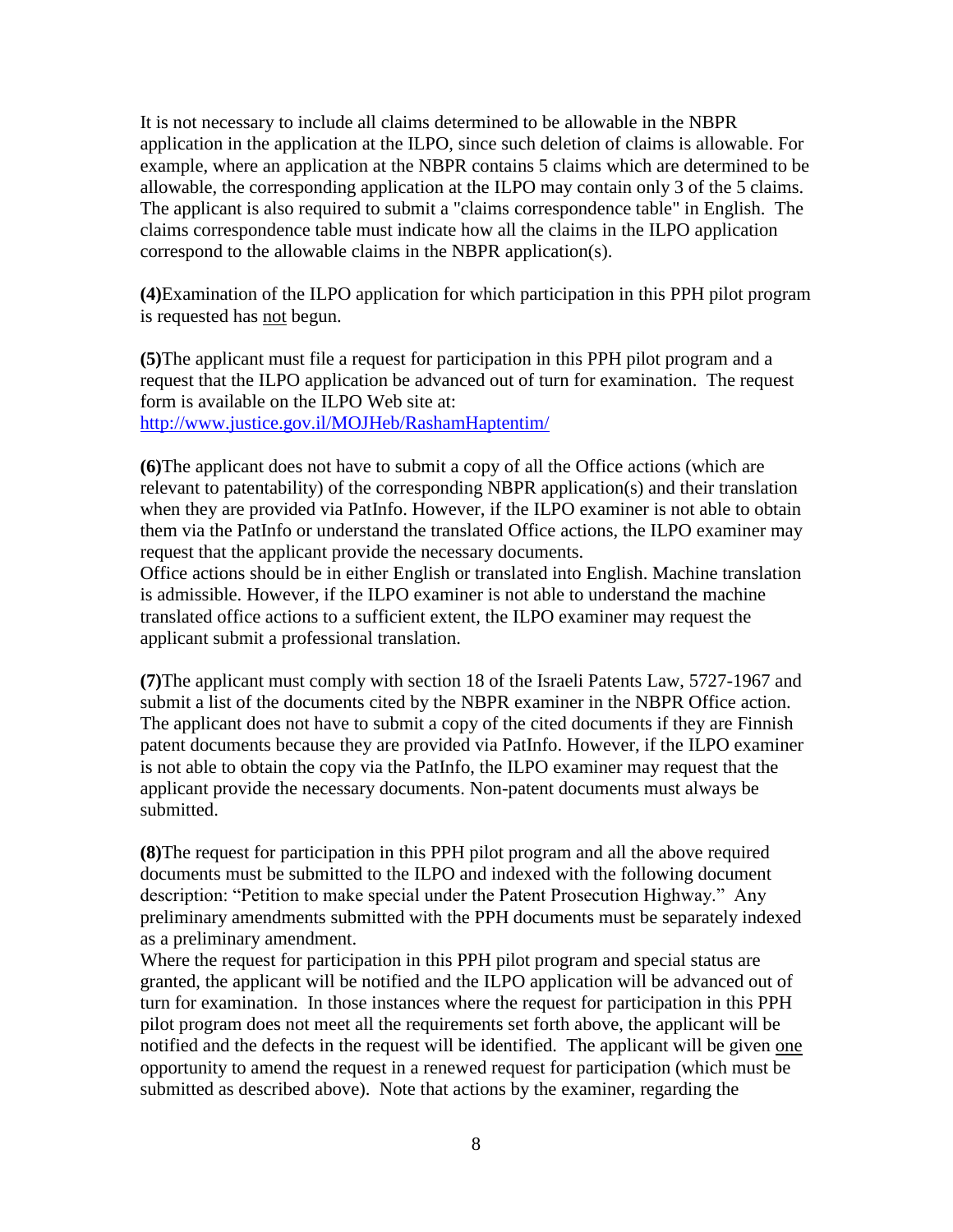application, will NOT be suspended while waiting for the applicant to amend his request for participation (this is relevant in cases where the application has reached its regular turn to be examined if it were not to have been advanced out of turn). That is, if the application is picked up for examination by the examiner after the applicant has been notified of the defects in the request, any renewed request will be dismissed. If the renewed request is amended and examination has not begun, the request and special status will be granted, the applicant will be notified and the ILPO application will be advanced out of turn for examination. If not amended, the applicant will be notified and the application will await action in its regular turn.

**(9)**Request for participation in this PPH pilot program and special status granted in a parent application will not carry over to a divisional application. The applicant must fulfill all the conditions set forth above in order for special status to be granted to the divisional application.

If any of the documents identified in items (2) and (6)- (8) above have already been filed in the ILPO application prior to the request for participation in the PPH pilot program, it will not be necessary for the applicant to resubmit these documents with the request for participation. The applicant may simply refer to these documents and indicate in the request for participation in this PPH pilot program when these documents were previously filed and for what ILPO application.

### **C. Special Examining Procedures**

Once the request for participation in this PPH pilot program and special status have been granted to an ILPO application, said ILPO application will be taken up for examination by the ILPO examiner before all other categories of applications except those clearly in condition for allowance, those with set time limits, such as examiner's answers, and those that have been granted special status for "accelerated examination."

Any claims amended or added after a grant of a request for participation in this PPH pilot program must sufficiently correspond to one or more allowable claims in the NBPR application(s). An applicant is required to submit a "claims correspondence table" along with such an amendment (see(3) above). If the amended or newly added claims do not sufficiently correspond to the allowable claims in the NBPR application(s), the amendment will not be made and will be treated as a non-responsive reply under the PPH track and therefore the application will be processed as a regular application.

This PPH program does not absolve applicants of all their duties under the Israeli Patents Law, 5727-1967. By complying with requirements 5.6, 5.7 and 5.8 described above, as well as all requirements set forth under section 18 of the Israeli Patents Law, 5727-1967 and public circular M.N.51, applicants would be considered to have complied with their duties to bring to the attention of the ILPO any prior art cited in corresponding foreign application(s) (see section 18 of the Israel Patents Law, 5727-1967).Any inquiries concerning this notice may be directed to [pph@justice.gov.il](file:///C:/Users/GershonJ/Documentum/Checkout/pph@justice.gov.il)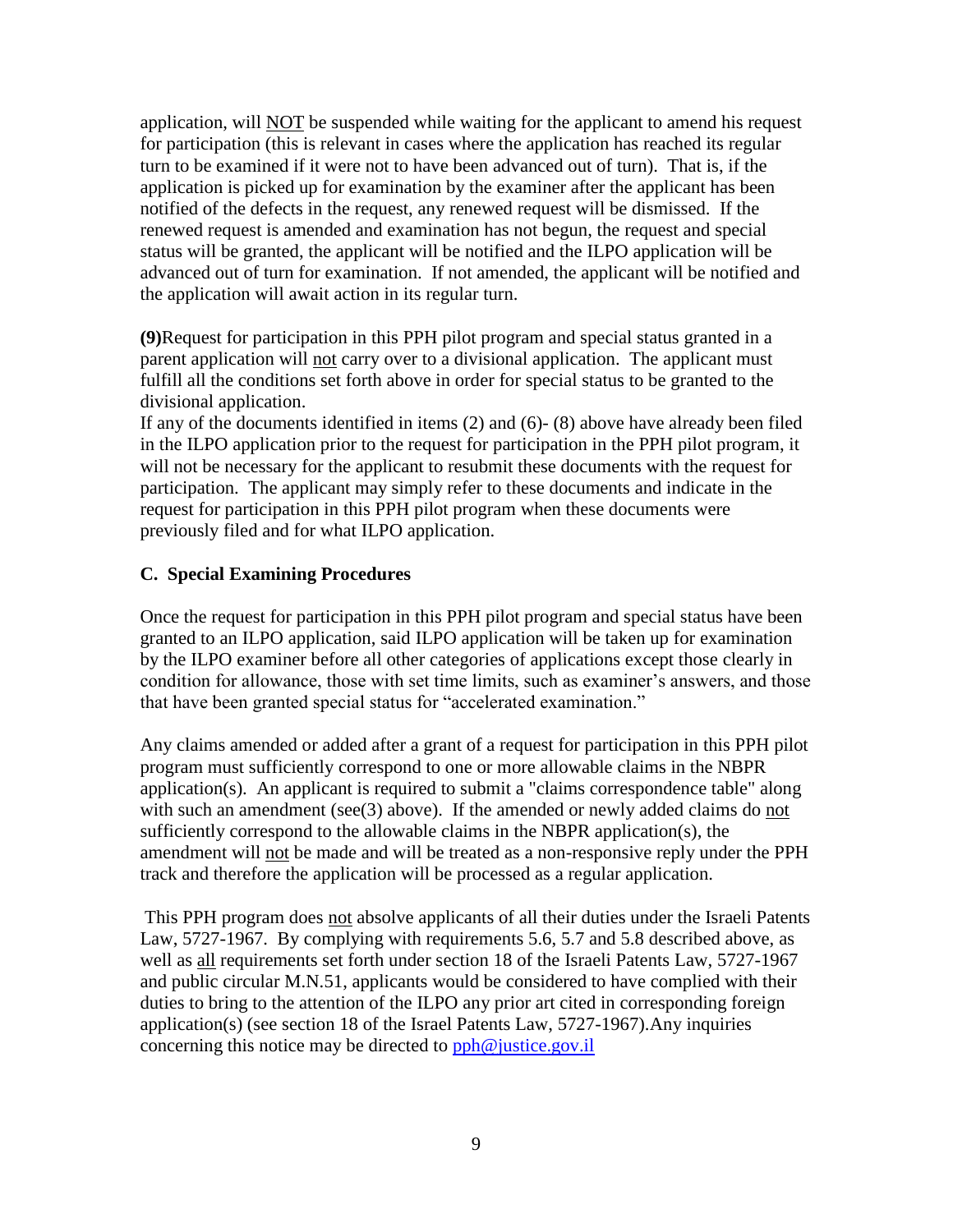# **Part II – PPH using PCT international work products from the NBPR**

### **A. PCT-PPH Pilot Program**

The PCT-PPH pilot program was established to enable an applicant, who has received (1) a Written Opinion from an International Searching Authority (WO/ISA) (ISA must be the NBPR), or

(2) a Written Opinion from an International Preliminary Examining Authority (WO/IPEA) (IPEA must be the NBPR), or

(3) an International Preliminary Examination Report (IPER) from an International Preliminary Examining Authority (IPEA must be the NBPR), that indicates at least one claim in the PCT application has novelty, inventive step and industrial applicability, to file a request to participate in the PCT-PPH pilot program in a corresponding Israel application and petition to make the Israel application special under the PCT-PPH pilot program. The procedures and requirements for filing a request in the ILPO for participation in the PCT-PPH pilot program are set forth below.

### **B. Requirements for Requesting Participation in the PCT-PPH Pilot Program in the ILPO**

In order to be eligible to participate in the PCT-PPH pilot program, the following conditions must be met:

- (1) The relationship between the corresponding Israel application for which participation in the PCT-PPH pilot program is requested and the PCT application satisfies one of the following requirements (note that RO/-- as used in the diagrams below refers to an international application filed under the PCT in any competent receiving office):
- (a) The Israel application is a national stage entry of the corresponding PCT application. See diagrams  $(A)$ ,  $(A')$  and  $(A'')$  below.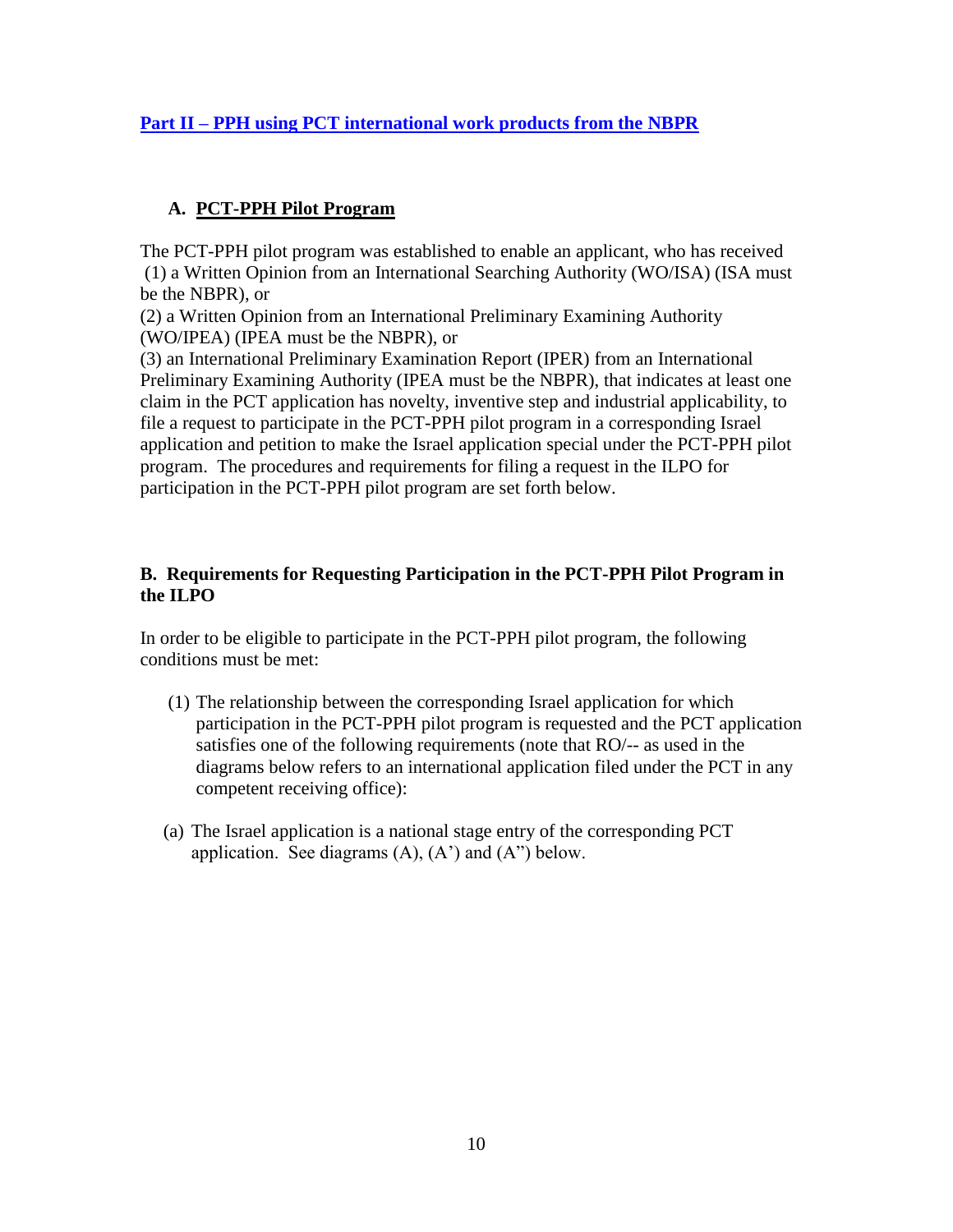**(A) The Israel application is a national stage entry of the corresponding PCT application.**



**(A') The Israel application is a national stage entry of the corresponding PCT application.**

**(The corresponding PCT application claims priority to a national application filed anywhere.)**

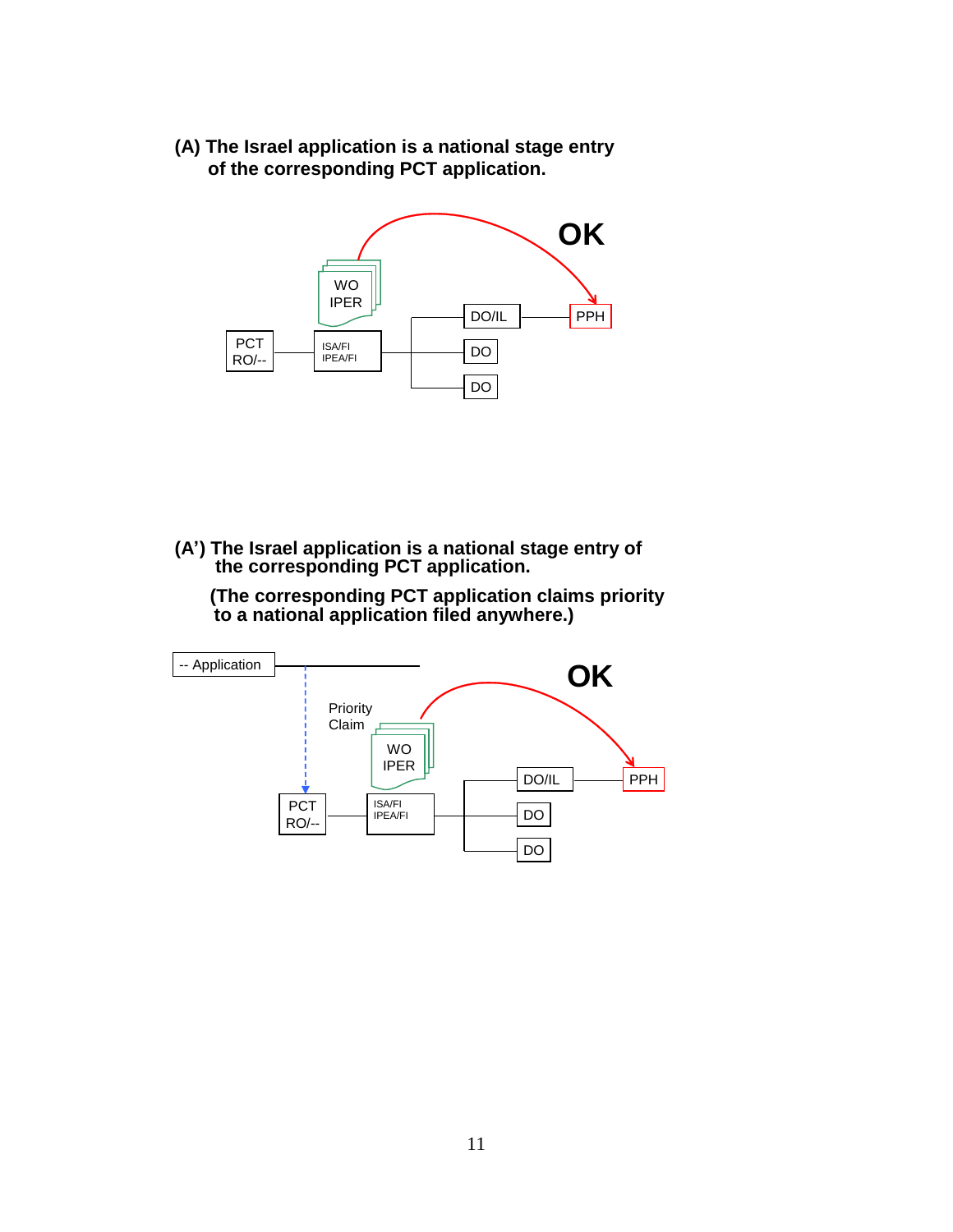**(A'') The Israel application is a national stage entry of the corresponding PCT application. (The corresponding PCT application claims priority to another PCT application.)**



- (b) The Israel application is a national application which forms the basis for the priority claim in the corresponding PCT application. See diagram (B) below.
	- **(B) The Israel application is a national application which forms the basis for the priority claim in the corresponding PCT application.**

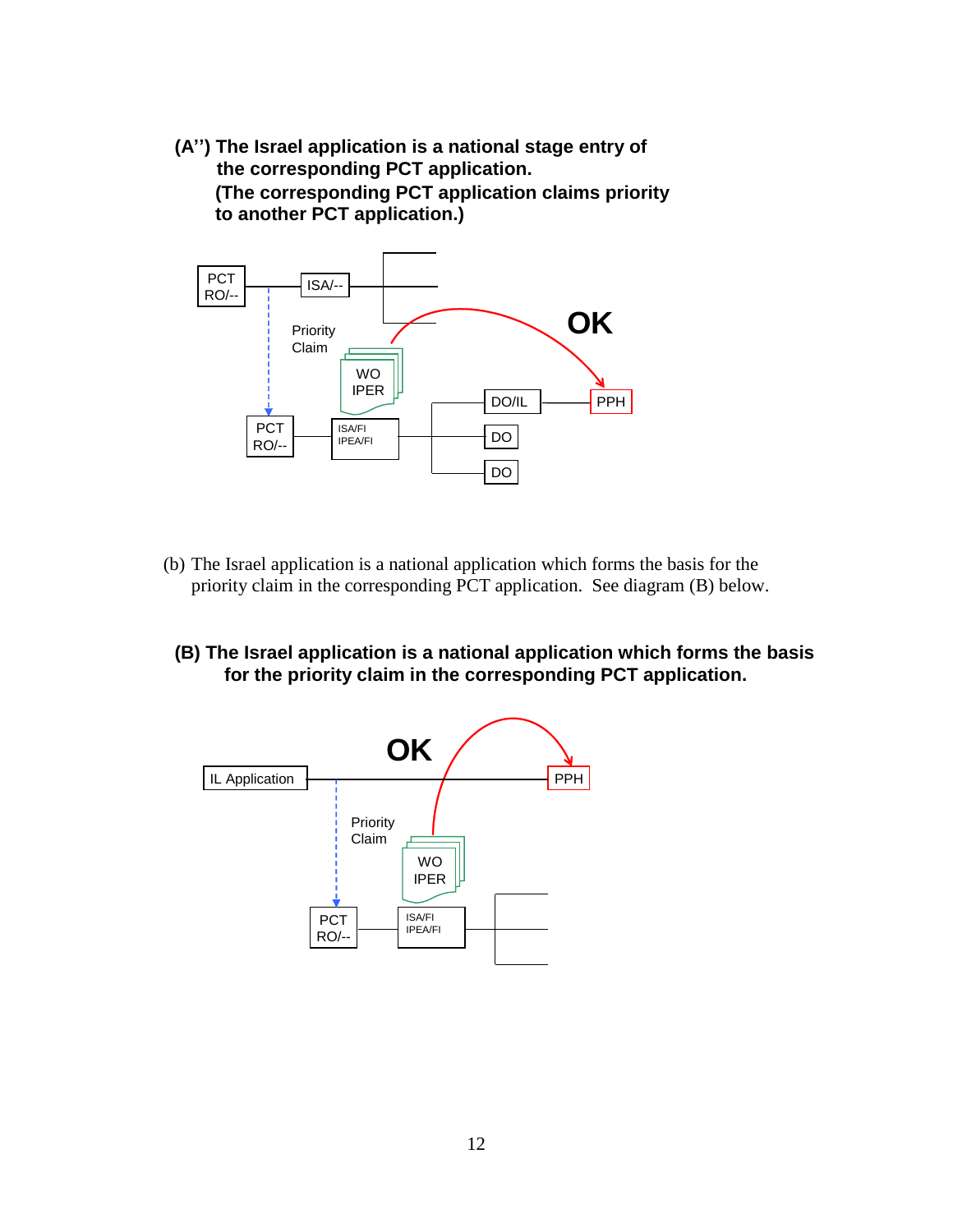- (c) The Israel application is a national stage entry of another PCT application (which can be filed in any competent receiving office) which claims priority to the corresponding PCT application. See diagram (C) below.
	- **(C) The Israel application is a national stage entry of a PCT application which claims priority to the corresponding PCT application.**



- (d) The Israel application is a national application claiming foreign/domestic priority to the corresponding PCT application. See diagram (D) below.
	- **(D) The Israel application is a national application claiming foreign/domestic priority to the corresponding PCT application.**

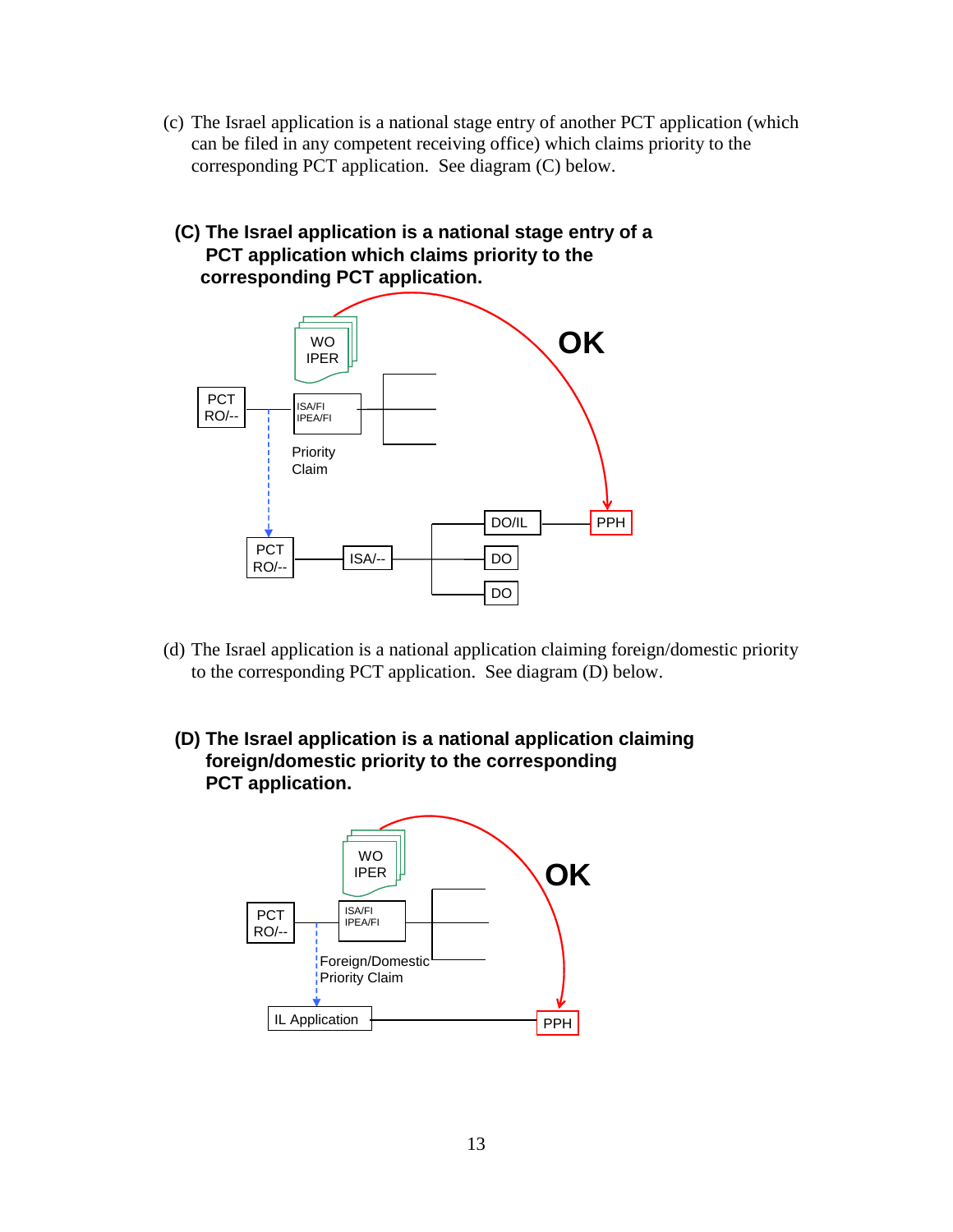- (e) The Israel application is a divisional application of the Israel application which satisfies one of the above (a) through (d) scenarios. See diagrams (E1) and (E2) below.
- **(E1) The Israel application is a divisional application of an application which satisfies requirement (a).**



**(E2) The Israel application (IL2) is an application claiming Domestic priority to an application (IL1) which satisfies requirement (b).** 

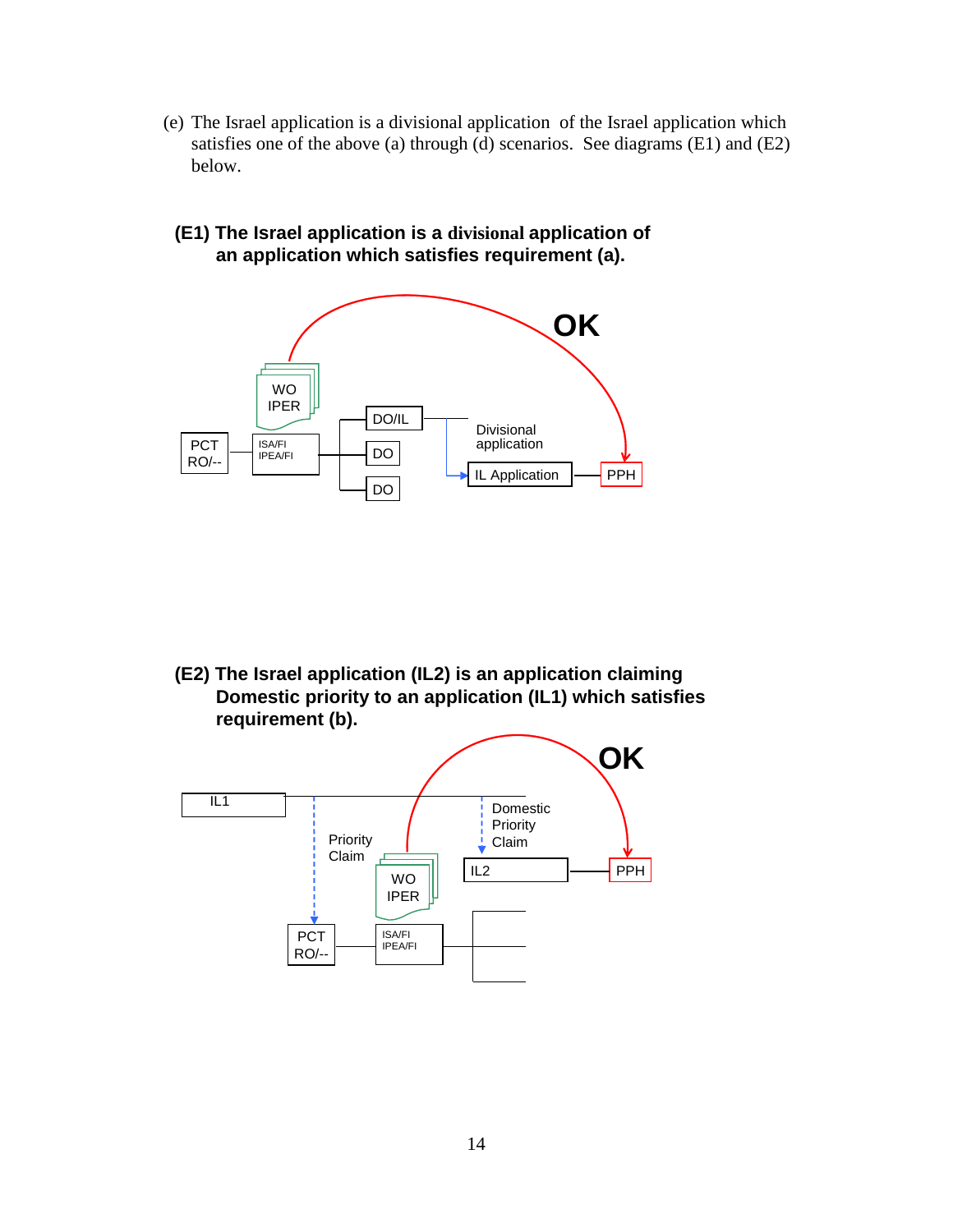(2) The latest work product in the international phase of the PCT application corresponding to the Israel application, namely, the WO/ISA, WO/IPEA, or the IPER, indicates at least one claim in the PCT application has novelty, inventive step and industrial applicability. In case any observation is described in Box VIII of the WO/ISA, WO/IPEA, or IPER which forms the basis for the PCT-PPH request, applicant must identify and explain why the claim(s) is/are not subject to any observation described in Box VIII irrespective of whether an amendment is submitted to correct the observation described in Box VIII. The Israel application will not be eligible to participate in the PCT-PPH pilot program if applicant does not identify and explain why the claim(s) is/are not subject to the observation described in Box VIII.

Note that the ISA and the IPEA which produced the WO/ISA, WO/IPEA and the IPER are limited to the NBPR.

Applicant may not file a request to participate in the PCT-PPH pilot program on the basis of an International Search Report (ISR) only.

(3) Claim Correspondence

(a) All of the claims in each Israel application for which a request for participation in the PCT-PPH pilot program is made must sufficiently correspond to or be amended to sufficiently correspond to one or more of those claims indicated as having novelty, inventive step and industrial applicability and be free of any observation described in Box VIII in the latest work product of the corresponding PCT application.

(b) Claims are considered to "sufficiently correspond" where, accounting for differences due to translations and claim format requirements, the claims in the Israel application are of the same or similar scope as the claims indicated as having novelty, inventive step and industrial applicability and free of any observation described in Box VIII in the latest work product of the corresponding PCT application, or the claims in the Israel application are narrower in scope than the claims indicated as having novelty, inventive step and industrial applicability and free of any observation described in Box VIII in the latest work product of the corresponding PCT application.

(c) In this regard, a claim that is narrower in scope occurs when a claim indicated as having novelty, inventive step and industrial applicability and free of any observation described in Box VIII in the latest work product of the corresponding PCT application is amended to be further limited by an additional feature that is supported in the written description of the Israel application. The claim(s) with the narrower scope must be written in dependent form in the Israel application for which participation in the PCT-PPH pilot program is requested.

(4) Substantive examination of the Israel application for which participation in the PCT-PPH pilot program is requested has not begun.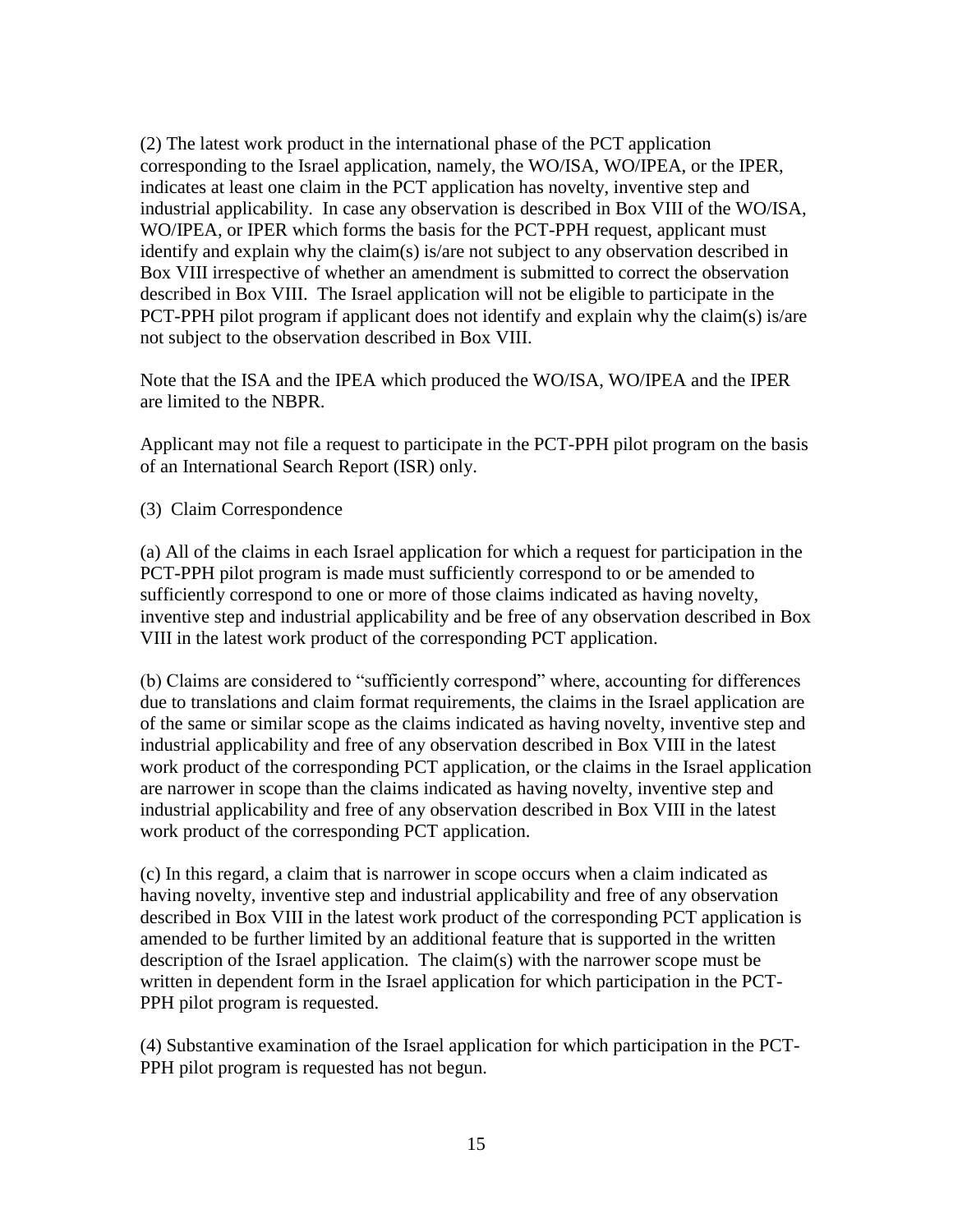(5) Applicant must file a request for participation in the PCT-PPH pilot program and a request that the Israel application be advanced out of turn for examination A sample request form will be available from the ILPO Web site at "http://www.justice.gov.il/MOJEng/RashamHaptentim/Patents/PPH.htm " on October 15, 2012.

(6) Unless already filed in the Israel application for which participation in the PCT-PPH pilot program is requested, applicant must submit a copy of the latest international work product, WO/ISA, WO/IPEA or IPER, which indicated that the claim(s) has/have novelty, inventive step and industrial applicability. Where the required documents have been previously filed in the Israel application, applicant may simply refer to these documents and indicate in the request for participation in the PCT-PPH pilot program when these documents were previously filed in the Israel application. Where the Israel application and the corresponding PCT application satisfy the relationship noted in B(1)(a) above, applicant need not submit a copy of the latest international work product since a copy of these documents is already contained in the file wrapper of the Israel application.

(7) Unless already filed in the Israel application for which participation in the PCT-PPH pilot program is requested, applicant must submit a copy of the claims from the corresponding PCT application which were indicated as having novelty, inventive step and industrial applicability in the latest work product of the PCT application. Where the required documents have been previously filed in the Israel application, applicant may simply refer to these documents and indicate in the request for participation in the PCT-PPH pilot program when these documents were previously filed in the Israel application. If the claims in the Israel application for which participation in the PCT-PPH pilot program is requested are identical to the claims from the corresponding PCT application, applicant may just indicate such in the PCT-PPH request and it will not be necessary for applicant to submit a copy of the claims from the corresponding PCT application.

(8) Applicant is required to submit a claims correspondence table in English. The claims correspondence table must indicate how all the claims in the Israel application sufficiently correspond to the claims indicated as having novelty, inventive step and industrial applicability in the latest international work product.

(9) Applicant must submit a listing according to Section 18 of the Israel Patents Law, 5727-1967 ("the Law"), of the documents cited in the international work products (ISR, WO/ISA, WO/IPEA, IPER) of the PCT application corresponding to the Israel application for which participation in the PCT-PPH pilot program is requested (unless such a listing has already been filed in the Israel application, in which case applicant may simply refer to the previously filed listing and indicate in the request for participation in the PCT-PPH pilot program when the listing was previously filed in the Israel application). Applicant must submit copies of all the documents cited in the international work products of the PCT application corresponding to the Israel application (unless the copies have already been filed in the Israel application, in which case applicant may simply refer to the previously filed copies of the documents and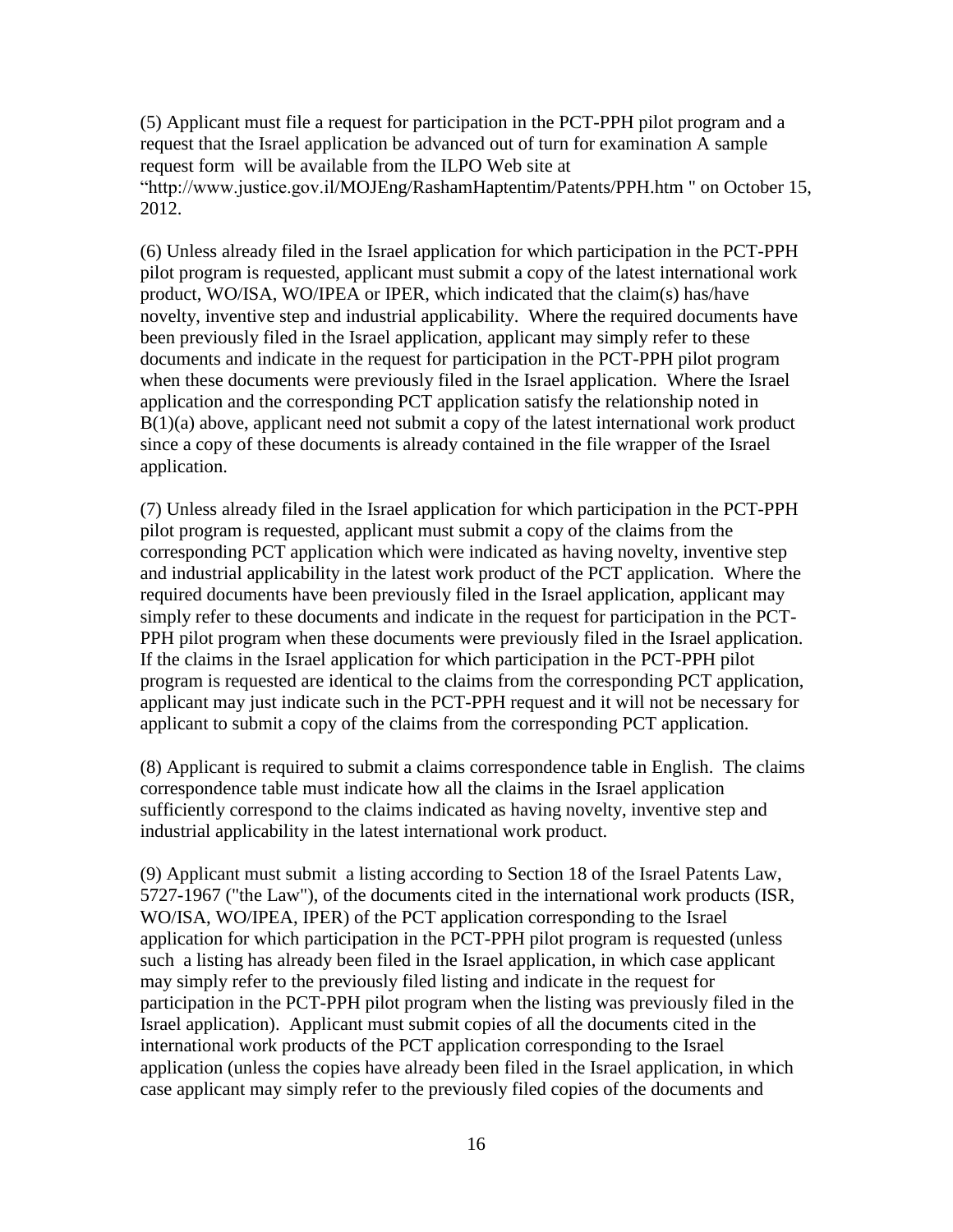indicate in the request for participation in the PCT-PPH pilot program when the copies were previously filed in the Israel application) except Israel patents or Israel patent application publications.

(10) The request for participation in the PCT-PPH pilot program and all the supporting documents must be submitted to the ILPO via the following email address: PPH@justice.gov.il. Any preliminary amendments and Section 18 of the Law listings submitted with the PCT-PPH documents must be separately indexed as a preliminary amendment and Section 18 of the Law listing, respectively.

Where the request for participation in the PCT-PPH pilot program and special status are granted, applicant will be notified and the Israel application will be advanced out of turn for examination. In those instances where the request for participation in the PCT-PPH pilot program does not meet all the requirements set forth above, applicant will be notified and the defects in the request will be identified. Applicant will be given one opportunity to perfect the request in a renewed request for participation (which must be submitted and indexed accordingly as noted above). Note that action on the application by the examiner will NOT be suspended awaiting a reply by the applicant to perfect the request in a renewed request for participation. That is, if the application is picked up for examination by the examiner after applicant has been notified of the defects in the request, any renewed request will be dismissed. If the renewed request is perfected and examination has not begun, the request and special status will be granted, applicant will be notified and the Israel application will be advanced out of turn for examination. If not perfected, applicant will be notified and the application will await action in its regular turn.

Request for participation in the PCT-PPH pilot program and special status granted in a parent application will not carry over to a divisional application. Applicant must fulfill all the conditions set forth above in order for special status to be granted in the divisional application.

#### C. Special Examining Procedures

Once the request for participation in the PCT-PPH pilot program and special status have been granted to the Israel application, the Israel application will be taken up for examination by the Israel examiner before all other categories of applications except those clearly in condition for allowance, those with set time limits, such as examiner's answers, and those that have been granted special status for "accelerated examination."

Any claims amended or added after the grant of the request for participation in the PCT-PPH pilot program must "sufficiently correspond" to the claims indicated as having novelty, inventive step and industrial applicability in the latest work product of the corresponding PCT application. See the definition of "sufficient correspondence" in II.B (3) above. Applicant is required to submit a claims correspondence table along with the amendment (see II.B (8) above). If the amended or newly added claims do not sufficiently correspond to the claims indicated as having novelty, inventive step and